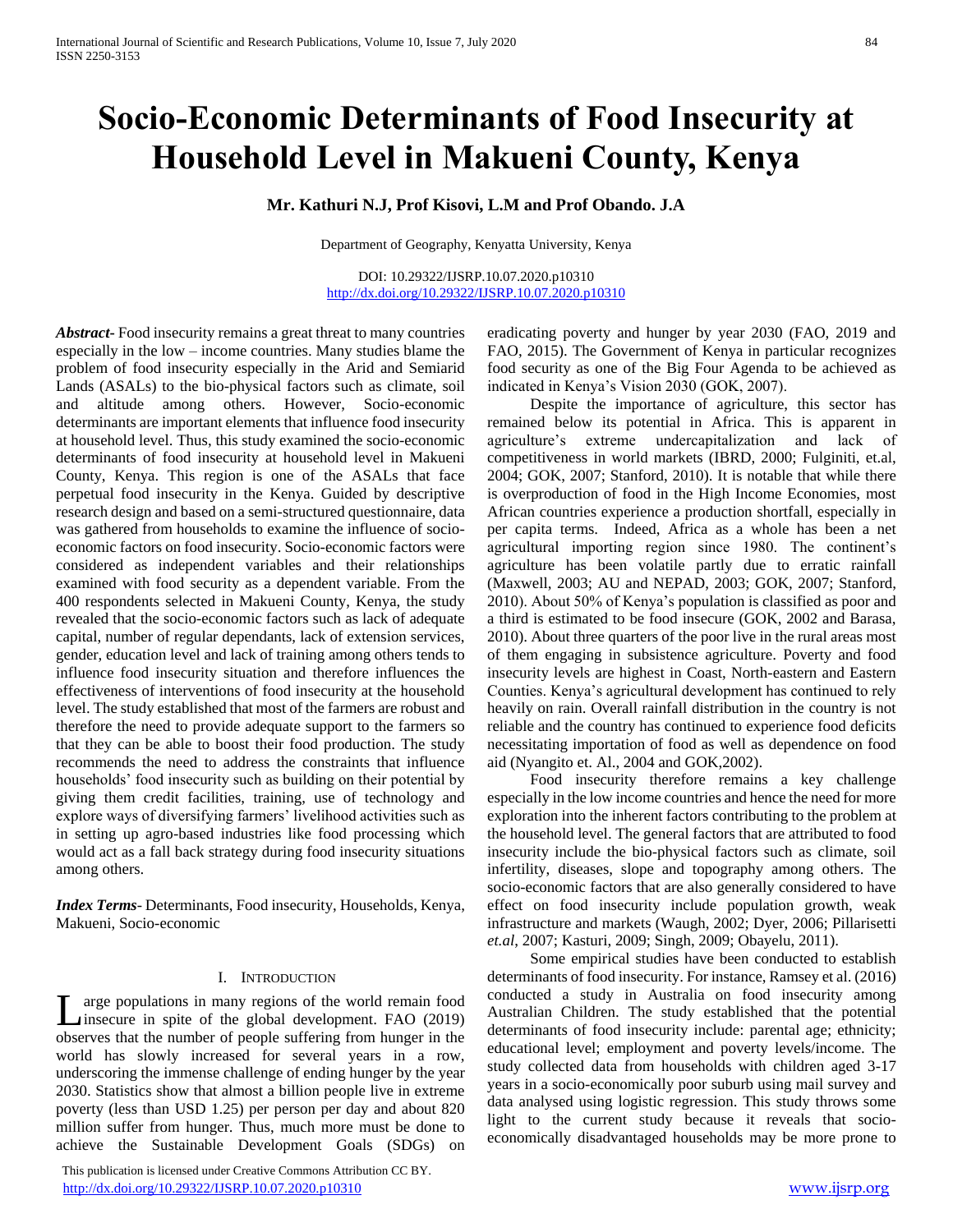food insecurity. Ramsey et al. (2016) also demonstrates that the problem of food insecurity is still a current problem not only in the low income countries but also in the developed countries. The current study however examined the socio-economic determinants of food insecurity with a focus in a low income country.

 Foley (2009) carried out a study in South Australia which focused on analysis of factors associated with food insecurity. The results were based on data collected by South Australian Monitoring and Surveillance System (SAMSS). Based on logistic regression analysis, the study revealed that food insecurity was highest in households with low levels of education, limited capacity to save money, aboriginal households and households with three or more children.

 Lê et al. (2015) examines the physical and financial access to food of the population of Dorset, a rural Municipality in North Eastern Tasmania (Australia). The study also focused on the impact that socio-economic factors have on food security and coping strategies they use when food shortage occurs. The study used both quantitative and qualitative research techniques focusing mainly on use of questionnaire method and focus group discussions. The study revealed that the community was vulnerable to food insecurity largely based on problems of food access, availability, affordability and knowledge issues.

 Studies by Foley (2009) and Lê et al. (2015) informs the current study on some of the determinants of food insecurity such as financial ability to purchase food, level of education and number of children. Lê et al. (2015) also sheds light on the methodology to use such as use of questionnaires and focus group discussions that the current study also finds useful in the exploration of variables identified. However, the findings from these studies may not be generalized in the situation of Kenya in general and Makueni County in particular given that Australia is a high income country which is fairly food secure compared to Kenya.

 Loopstra (2018) evaluated determinants of food insecurity and interventions to address food insecurity in high-income countries. The study is titled, "Interventions to address food insecurity in High-income countries" With regard to determinants of food insecurity, Loopstra (2018) reveals that household income is the most consistent and strongest predictor of risk of food insecurity. The study also indicated that populations who suffer from deep and persistent poverty have high rates of food insecurity. These include households with children, lone parents, adults with low levels of education and other vulnerable populations. Other factors that are linked to food insecurity include poor health, food inflation, poor financial management and lack of food availability (food desert). This study provides useful insight into the variables determining food insecurity but like Lê et al. (2015) its focused on the situation of high-income countries like USA, Canada and the United Kingdom.

 Iheoma (2020) carried out a study on household food security and its determinants in agrarian communities in South Eastern Nigeria. Based on regression analysis, the study revealed that marital status, level of education, monthly income, dependency ratio and distance to market determined household food security status in the study area. The study emphasizes that households headed by unmarried persons with higher level of education and monthly income as well as with fewer number of dependents (< 5 persons) were more food secure, and food security

 This publication is licensed under Creative Commons Attribution CC BY. <http://dx.doi.org/10.29322/IJSRP.10.07.2020.p10310> [www.ijsrp.org](http://ijsrp.org/)

decreased with increasing distance to market. The study recommends the need to address these determinants in order to enhance food security. Iheoma's (2020) study is relevant to the current research study as it addresses some aspects of one of the variables under investigation, i.e determinants to food insecurity.

 In spite of the above, the socio-economic factors influencing food insecurity at the household level have not been properly addressed. Indeed, little has been done to examine how the dynamic nature of socio-economic factors such as technology, market and varying income levels have on food insecurity at the household level. Further, it is important to establish how education, employment status and imbalanced family expenditure on non-food items can have an impact on food insecurity at the household level.

 It is against this backdrop that this study sought to establish the socio-economic determinants of food insecurity with the desire to establish pragmatic strategies that can make food insecurity a thing of the past. The objective of this study was to establish the socio-economic determinants of food insecurity at household level in Makueni County while the hypothesis that was tested was that there was no significant influence of socio-economic factors to food insecurity at household level in Makueni County.

### II. METHODOLOGY

 This research was undertaken in Makueni County, Kenya. The map of the region is as shown in appendix 1. This county was purposively selected because it falls within the ASAL regions of Kenya. The county is a representative case of low to medium potential areas and with many households involved in small-scale farming but most often faced with food insecurity. According to GOK (2013) and Government of Makueni County (2019), the region mainly lies within Agro-ecological zones 4 and 5 where crop failure is usually three times out of five seasons. Within these zones, communities are mainly agro pastoralists.

 Makueni County receives very little and erratic precipitation that varies year to year making it difficult for farmers to plan their farming activities. The lower side which is very dry receives rainfall as little as 300 – 400 mm. The area experiences an increasing shift from sorghum and millet growing in preference for maize, which is the main staple crop. Aridity of this county has negatively affected agriculture which is the main economic activity (GOK, 2013).

 Makueni County has two rain seasons: the long rain season (April to June) whose average is 329.3mm and the short rain season (October to December) whose average is 372.4mm. The highest temperatures are usually in February (24.6°C) while the lowest are in July (20.2°C). High temperatures of up to 35.8°C are experienced in the low lying areas causing high evaporation which worsens dry conditions. The region has also experienced climate change and variability as a result of human activities such as farming on the top hills and burning charcoal among others. This has contributed more to crop failure and thus increased problem of food insecurity (GOK, 2013).

 Tin terms of research design, the study relied on descriptive research design. This design was used to collect data using a questionnaire that was administered to a sample of farmers in Makueni County. This helped to capture various variables that influence food insecurity among households in the county.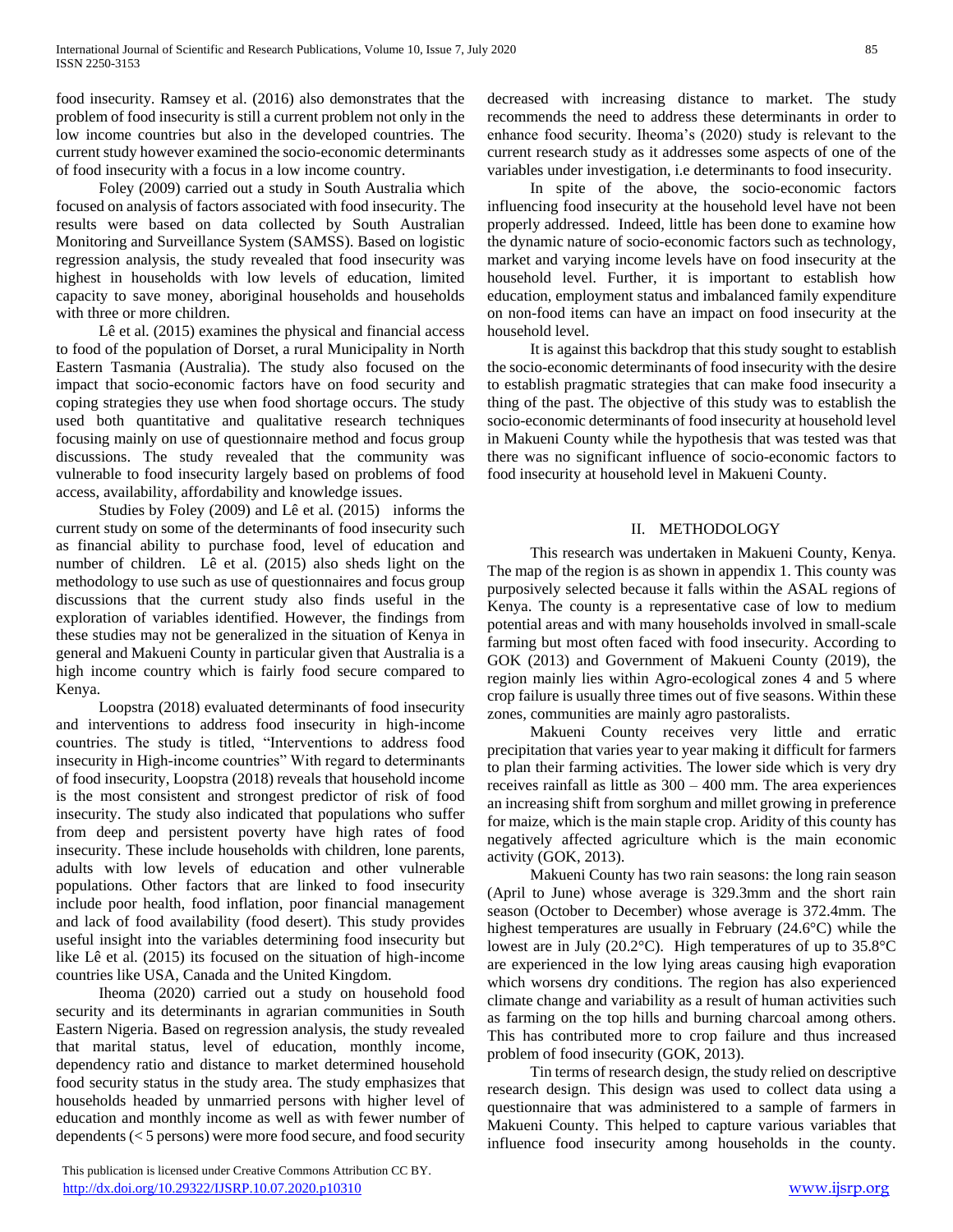Considering food security as a dependent variable, its relationship was considered alongside various aspects of the independent variables, that is, socio-economic determinants of food insecurity. Food security was understood in terms of food production as well as ability to pay for available food stuff.

 The target population was considered as the county's 144,320 households based on the 1999 population census. Therefore, a sample of farmers was drawn from the 144,320 households and provided information on the socio-economic variables contributing to food insecurity. The sample size for the (households) was determined by using Yamane (1967) formulae as shown below:

 $n = N/(1+Ne^2)$ 

Where  $n = \text{Optimal size}$ 

 $N = Total number of respondents in the largest population$ 

 $e =$ The probability error or significant level; in this study  $e = 0.05$ 

Thus, since the total number of households is 144,320, then the sample size is:

 $144,320/$  1+  $144,320\times(0.05^2)$  = 398.9 households  $\approx$  400 households

 Therefore, a sample of 400 farmers (households) was used to acquire the required information. A proportion of at least 66 households was selected in each of the six sub-counties in Makueni county.

 Data was gathered using the semi-structured questionnaires. The questionnaire was administered by the Research Assistants who were recruited for this purpose. In addition, Photographs and Observation schedule were used to supplement the questionnaire in data collection and also to record the information.

 After data collection, the responses were coded and entered for analysis using Statistical Package for Social Scientists (SPSS). Descriptive statistics such as the means, modes, percentages frequencies and correlations were derived to determine

households' responses on socio-economic variables influencing food insecurity. Both Chi Square  $(\chi^2)$  and regression/logit model were used to establish relationships between the various dependent and independent variables as stated in the hypothesis. The model was used to determine how food insecurity relates to a set of predictor variables, that is, the determinants to food insecurity.

#### III. FINDINGS AND DISCUSSIONS

 The objective of the study was to establish the socioeconomic determinants of food insecurity at household level in Makueni County. A number of aspects were examined and the findings indicate that there are many factors that influence food insecurity in Makueni county. These are discussed in the subheadings that follow.

#### **Respondents' Land Size in Acres**

 Land size is one of the variables that was examined to establish its influence on food insecurity. The respondents were asked to indicate their land sizes in terms of acre. The study revealed that, 123 (31%) respondents owned 1 acre of land, 69(17%) owned 1.5 acres, 57(14%) owned 2.5 acres, 36(9%) owned 2 acres, 33(8%) owned 3 acres, 26(7%) owned 4 acres, 18(5%) owned 6 acres, 13(3%) owned 10 acres of land, 12(3%) owned 0.5 acres, 8(2%) owned 7 acres and 5(1%) owned 5 acres of land. This implies that respondents who owned between 1.5-10 acres of land were more likely to engage in farming activities that would produce sufficient food to sustain their households and some to be sold in the market. However, those with less than 1.5 acres of land (about 34%) would not manage to significantly produce sufficient food due to the small size of the land.

#### **Respondents' Land Tenure**

 With regard to the respondents' land tenure system, the findings are shown in Figure 1



**Figure 1: Respondents' Land Tenure**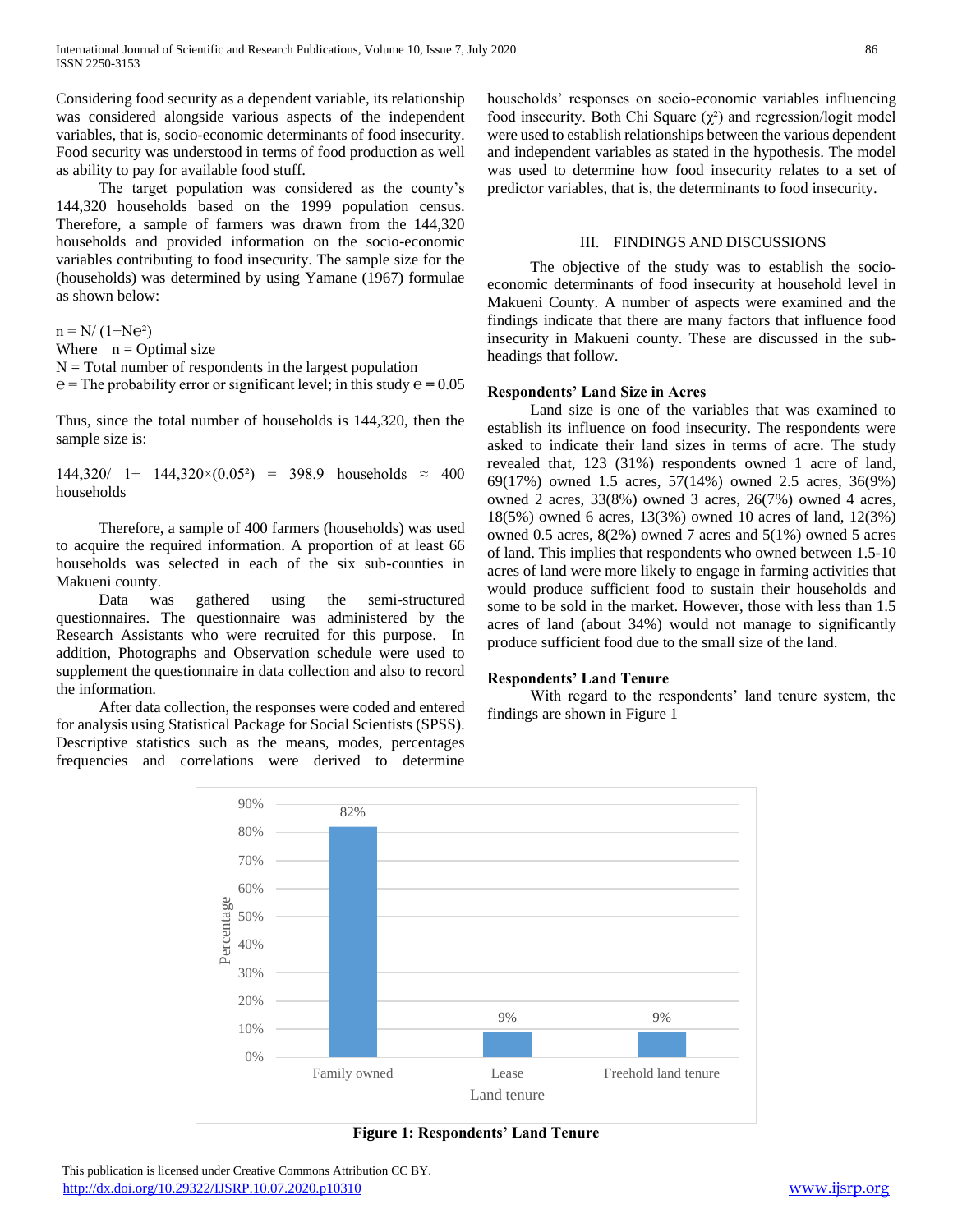According to the study findings, 328 (82%) of the respondents indicated that the land they had was family owned, 35(9%) indicated they owned the land through leases while another 37(9%) indicated they owned it through freehold means. The results indicate that a bigger portion of the land was family owned and therefore the respondents did not incur leasing costs on land.

## **Main Activities Undertaken on Land**

 The main activities that were undertaken on the land by the respondents were examined, with 5 being the main activity while 1 was the least activity. The findings are shown in Table 1

| <b>Main Activity</b> | Freq | Perc | Freq | Perc | Freq | Perc | Freq | Perc | Freq | Perc |
|----------------------|------|------|------|------|------|------|------|------|------|------|
| Cash crops           | 229  | 57.3 | 96   | 24.0 | 37   | 9.3  | 25   | 6.3  | 13   | 3.3  |
| Food crops           | 49   | 12.3 | 12   | 3.0  | 48   | 12.0 | 85   | 21.3 | 206  | 51.5 |
| Grazing              | 49   | 12.3 | 217  | 54.3 | 85   | 21.3 | 49   | 12.3 |      | 0.0  |
| Wood lot             | 296  | 74.0 | 39   | 9.8  | 13   | 3.3  | 39   | 9.8  | 12   | 3.0  |

## **Table 1: Main Activities Undertaken on Land**

 The findings indicate that 296(74%) and 229(57.3%) of the respondents indicated that the land was least used for wood lot and cash crops respectively. Also majority of the respondents 206(51.5%) indicated that the land was used for the cultivation of food crops. Another 217(54.3%) of the respondents indicated that land was slightly used for grazing purposes. This means that the major activity on the land was food crop farming.

## **Proportion of Land set aside for Food crops**

 On the issue of the proportion of land that was set aside by the respondents for the cultivation of food crops, 65 (16%) of the respondents revealed that they had set aside 0.4 acres of land for production of food crops, 58(15%) set aside 0.125 acres, 51(13%) set aside 0.75 acres, 47(12%) set aside 0.5 acres, 38(10%) set aside 1.5 acres, 33(8%) did not set aside any land for food crops, 26(7%) set aside 0.25 acres, 17(4%) set aside 3.5 acres of land, 14(4%) set aside 3 acres, 8(2%) set aside 1 acre and 2(1%) set aside 4 acres of land for cultivation of food crops. The findings imply that very little land had been set aside for the cultivation of food crops with most respondents only setting aside land between 0-0.75acres for the food crops which may contribute to the food insecurity situation in Makueni County.

## **Proportion of Land set aside for cash crops**

 The respondents were asked to indicate the proportion of land that they set aside for the cultivation of cash crops. Based on

the findings, 122 (31%) of the respondents revealed that they had set aside 0.2 acres of land for production of cash crops, 77(19%) set aside 0.25 acres, 68(17%) set aside 5 acres, 43(11%) set aside 1.5 acres, 39(10%) set aside 1 acre, 22(6%) set aside 0.5 acres of land for cash crops, 16(4%) set aside 4 acres, 7(2%) set aside 10 acres of land, and 6(4%) set aside 6 acres of land for the cultivation of cash crops. The findings imply that very little land had been set aside for the cultivation of cash crops which means that the respondents have not benefitted much from income generated from cash crop production and therefore they lack supplementary income for purchase of food. Using the observation schedule, the study established that some cash crops are grown in the region. From to the observations, majority of the farms, 351(88%) had mangoes, while 33(8%) had coffee as the cash crop grown in the farms. The findings therefore indicate that mangoes and coffee were the major cash crops in Makueni County.

#### **Statements on socio-economic factors that mostly contributed to food insecurity at the household level**

 The respondents were asked to indicate and rank various statements on indicate and rank the socio-economic factors that mostly contributed to food insecurity at the household level with the ranks; Strongly Agree (S.A), Agree (A), Don't Know (D.K), Disagree (D) and Strongly Disagree (D.S). The findings are indicated in Table 2.

| Statements                                                                                                                     | <b>SA</b> | A   | DK       | D   | <b>SD</b> | N   | <b>Mean</b> | <b>Std. Dev</b> |
|--------------------------------------------------------------------------------------------------------------------------------|-----------|-----|----------|-----|-----------|-----|-------------|-----------------|
| I do not have adequate land for food<br>production to cater for my family                                                      | 156       | 184 | $\Omega$ | 48  | 12        | 400 | 4.06        | 1.067           |
| High cost of inputs limits adequate food<br>production for my family                                                           | 111       | 253 | $\Omega$ | 36  |           | 400 | 4.10        | 0.793           |
| I do quick sale of my harvests to address<br>other non-food family requirements such as<br>paying school fees and medical care | 48        | 255 | $\theta$ | 37  | 60        | 400 | 3.49        | 1.256           |
| Most of my food crops are destroyed by<br>pests                                                                                | 36        | 144 | 24       | 136 | 60        | 400 | 2.90        | 1.286           |

**Table 2: Statements on socio-economic factors that mostly contributed to food insecurity at the household level**

 This publication is licensed under Creative Commons Attribution CC BY. <http://dx.doi.org/10.29322/IJSRP.10.07.2020.p10310> [www.ijsrp.org](http://ijsrp.org/)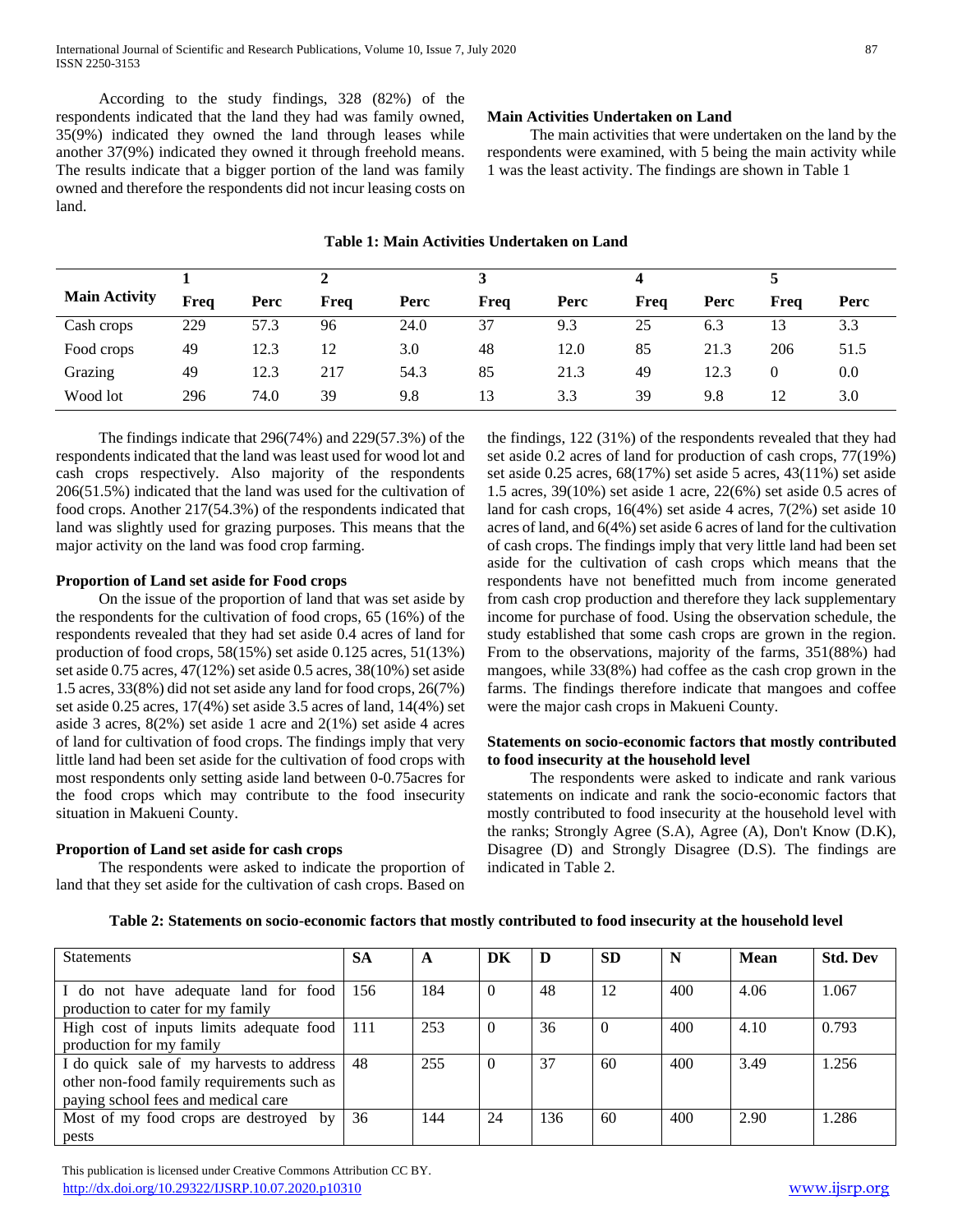| I am not able to produce enough food for my<br>family due to high cost of farm inputs                             | 84  | 280 | $\Omega$ | 24       | 12  | 400 | 4.00 | 0.850 |
|-------------------------------------------------------------------------------------------------------------------|-----|-----|----------|----------|-----|-----|------|-------|
| I am not able to produce enough food for my<br>family due to lack of extension services on<br>farming and grazing | 180 | 171 | $\theta$ | 13       | 36  | 400 | 4.12 | 1.175 |
| I am not able to produce adequate food for<br>my family as it is large in size                                    | 122 | 193 | $\Omega$ | $\Omega$ | 85  | 400 | 2.40 | 1.130 |
| A lot of household income is wasted by my<br>spouse in alcohol and/or<br>tobacco<br>consumption                   | 36  | 62  | $\theta$ | 73       | 229 | 400 | 2.01 | 1.417 |
| I am not able to do good farming due to lack<br>of credit facilities                                              | 126 | 238 | $\Omega$ | 12       | 24  | 400 | 4.17 | 0.748 |
| I am not able to do good farming due to my<br>old age                                                             | 36  | 36  | 12       | 183      | 133 | 400 | 2.15 | 1.231 |
| Lack of access for market for my farm<br>products                                                                 | 12  | 243 | 12       | 85       | 48  | 400 | 3.22 | 1.174 |
| Lack of information on weather and climate<br>variability                                                         | 86  | 266 | $\Omega$ | 24       | 24  | 400 | 3.92 | 0.995 |

 From the findings, in Table 2 above, majority of the respondents strongly agreed with the statement that they were not able not able to produce enough food for their families due to lack of extension services on farming and grazing with a mean score of 4.12. Majority of the respondents agreed with the statements that they did not have adequate land for food production to cater for their families, the high cost of inputs limited adequate food production for their families, they quickly sold off their harvests to address other non-food family requirements such as paying school fees and medical care, most of their food crops are destroyed by pests, they were not able to produce enough food for their families due to high cost of farm inputs, they were not able to produce adequate food for their families as they were large in size, they were not able to do good farming due to lack of credit facilities, lack of access for market for their farm products and lack of information on weather and climate variability contributed to food insecurity at the household level with mean scores of 4.06, 4.10, 3.49, 4.00, 4.12, 2.40, 4.17, 3.22 and 3.92 respectively. Majority of the respondents strongly disagreed that a lot household income was wasted by their spouses in alcohol and/or tobacco consumption with a mean score of 2.01.

 The hypothesis for the socio-economic determinants of food insecurity is: There is no significant influence of socioeconomic factors to food insecurity at household level in Makueni County. This hypothesis was tested based on chi square. Data for the socio-economic variables were put in a contingency table as shown below in Table 3

| Contingency table for socio-economic factors & food insecurity |                         |         |             |       |  |
|----------------------------------------------------------------|-------------------------|---------|-------------|-------|--|
|                                                                |                         | Effect  |             |       |  |
|                                                                |                         | Present | Not present | Total |  |
|                                                                | <b>Observed Outcome</b> | 26      | 18          | 44    |  |
| land size                                                      | <b>Expected Outcome</b> | 22      | 95          | 117   |  |
|                                                                | <b>Observed Outcome</b> | 12      | 61          | 73    |  |
| family size                                                    | <b>Expected Outcome</b> | 42      | 27          | 69    |  |
|                                                                | <b>Observed Outcome</b> | 34      | 22          | 56    |  |
| communication on weather and climate                           | <b>Expected Outcome</b> | 81      | 11          | 92    |  |
|                                                                | <b>Observed Outcome</b> | 32      | 67          | 99    |  |
| availability of markets                                        | <b>Expected Outcome</b> | 7       | 74          | 81    |  |
|                                                                | <b>Observed Outcome</b> | 29      | 99          | 128   |  |
| Capital and technology                                         | <b>Expected Outcome</b> | 7       | 34          | 41    |  |
|                                                                | <b>Observed Outcome</b> | 133     | 267         | 400   |  |
| Total                                                          | <b>Expected Outcome</b> | 159     | 241         | 400   |  |

## **Table 3: Contingency table for socio-economic factors & food insecurity**

 $X^2 = 15.001$ 

*<sup>2</sup>=*15.001 *d=*5 *p=0.05* Critical value=12.924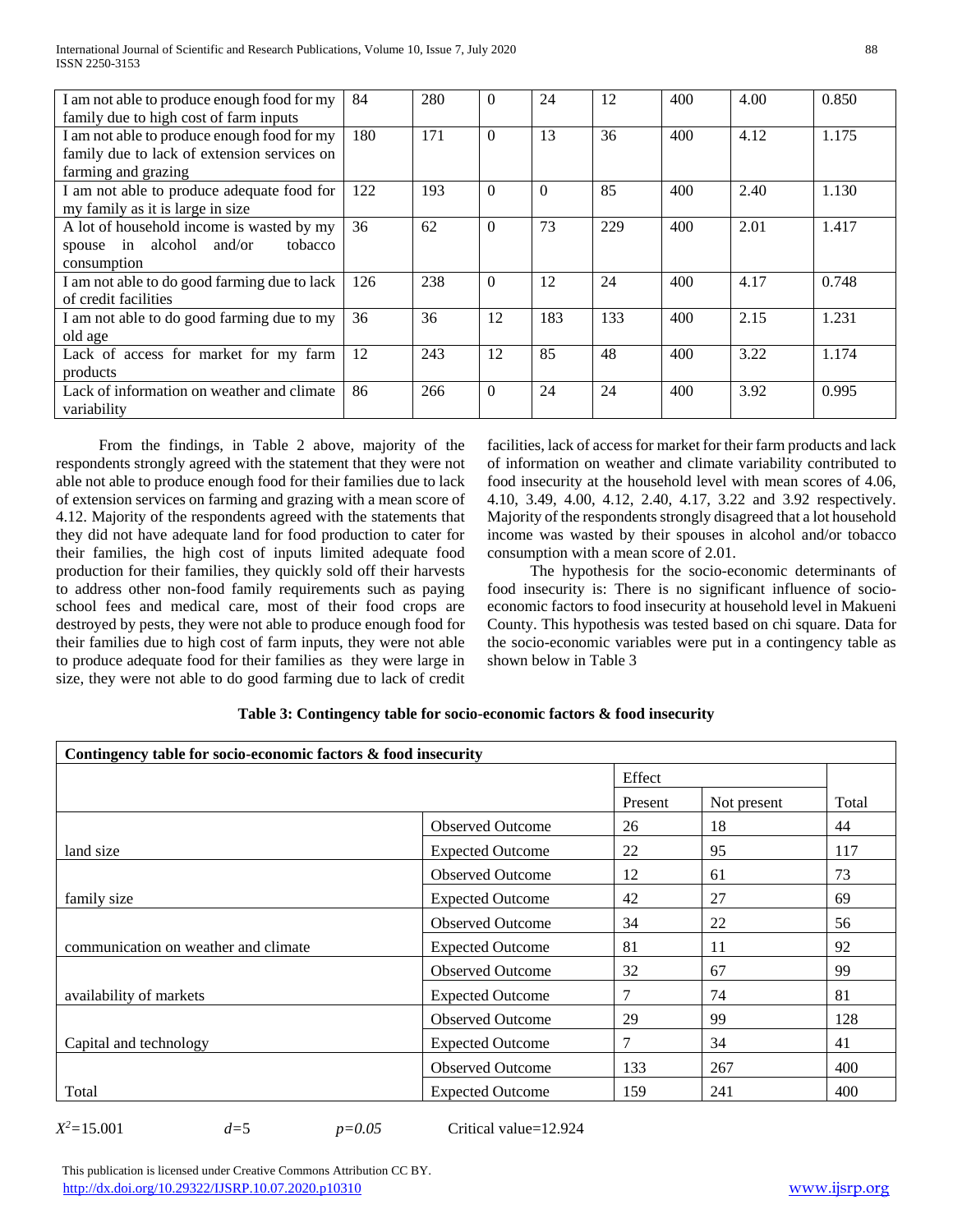**H0:** There is no significant influence of socio-economic factors to food in security at household level in Makueni County

The Chi square analysis for this variable  $\{X^2 = 15.001\}$ , revealed that there was a significant relationship between socioeconomic factors and food insecurity at household level in Makueni County. This means that the more effective socioeconomic factors, there exist a likelihood of food security. The null hypothesis that socio-economic factors was not significantly related to food insecurity was rejected. This statistical test was significant at *p<0.05,* meaning that the relationship observed was not likely to have been contributed by chance of random sample.

## **Relationship between Social Economic Determinants and Food Insecurity**

 Further analysis of the first objective of the study (to determine the influence of social economic determinants on food insecurity) was done through test of hypothesis using regression/logistic model. The hypothesis was:

### **Hypothesis 1:**

 H0: There is no significant influence of socioeconomic factors to food insecurity at household level in Makueni County.

 $H_1$ : There is a significant influence of socio-economic factors to food insecurity at household level in Makueni County.

 For this regression model, food insecurity was the dependent variable while social economic determinants were the independent variable. The results of the analysis are as shown in tables 4 and 5.

#### **Table 4: Model Summary**

| Model R |      | R Square | Adjusted<br>Square | RStd. Error of the<br>Estimate |  |
|---------|------|----------|--------------------|--------------------------------|--|
|         | 607a | .565     | .563               | .89132                         |  |

a. Predictors: (Constant), Socioeconomic

| Model |                   | Sum<br>Squares | ofdf | Mean<br>Square |                          | Sig. |
|-------|-------------------|----------------|------|----------------|--------------------------|------|
|       | Regression 62.703 |                |      | 62.703         | 78.926 .000 <sup>b</sup> |      |
|       | Residual          | 316.192        | 398  | .794           |                          |      |
|       | Total             | 378.894        | 399  |                |                          |      |

**Table 5: ANOVA<sup>a</sup>**

a. Dependent Variable: Food Insecurity

b. Predictors: (Constant), Socioeconomic

 From the results shown in the Table 4 above, the R square is indicated as 0.565 which is an indication that the independent variable (socio-economic determinants) explain 56.3% of food insecurity with 43.7 percent unexplained.

 From the results shown in Table 5 above, the significant value (P=0.000) indicates the presence of a strong significant association between the predictor variable (socio economic determinants) and dependent variable (food insecurity). The Pvalue of 0.000 which is less than 0.05 signifies that the model of food insecurity is significant at the 5 percent significance level. Therefore, the alternative hypothesis is accepted, that is; there is a

 This publication is licensed under Creative Commons Attribution CC BY. <http://dx.doi.org/10.29322/IJSRP.10.07.2020.p10310> [www.ijsrp.org](http://ijsrp.org/)

significant influence of socio-economic factors to food insecurity at household level in Makueni County

 From the results of socio-economic determinants of food insecurity, it is clear that the elements of food insecurity at household level are numerous. Apart from the bio-physical variables such as rainfall, the results revealed that socio-economic factors that influence food insecurity in the region are many. These include the land size, income levels, availability of markets, technology, access to information on weather and climate, destruction by pests, and lack of extension services. The demographic variables that seemed to have a bearing on food insecurity in the region include family size, gender, marital status, income, number of dependents, age and education level among others. Some of these findings are upheld by studies such as Rose, (1999), Ramsey, et.al (2016), Loopstra, (2018) and Iheoma (2020). Wambogo, et.al (2018) in their study on, "validity of the food insecurity experience scale for use in Sub-Saharan Africa and characteristics of food insecure individuals" also adds points out to the fact that food insecure individuals tend to be characterized by lower incomes, high dependency levels indicated by having many children, lower education attainment, lived in rural areas, were women and were older adults. Although the results of these studies are not generalizable, they do in one way or the other validate some of the socio-economic variables influencing food insecurity that the current study found out.

## IV. CONCLUSION

 In conclusion, the study established that there are a number of socio-economic factors that influence food insecurity in the study are. These include land size, capital, family size, and education level among others. Whereas bio-physical factors cannot be ignored as determinants of food insecurity especially in the ASALs, effort should also be put to ensure that socioeconomic constraints affecting food insecurity are fully addressed. With over 75% of the households engaged in farming but still remaining food insecure, it is important that a paradigm shift be embraced. Food security can be enhanced if the households are also well supported to engage in non-farm activities that can generate income and savings which they can in turn use to purchase food. With a stable source of income, households can manage to offset the impending consumption balance and therefore remain food secure.

### V. RECOMMENDATIONS

 In the light of the findings from the study, it is clear that the socio-economic variables influence food insecurity in the region. Consequently, measures should be taken address the factors that influence food shortage in Makueni County. This study therefore recommends that efforts be put to improve access to credit and train farmers so that they can be able to do better investment in their farms. Policies that will make microcredit from government and nongovernmental agencies accessible to rural farmers will go a long way in addressing their resource acquisition constraints and eventually improving household food security in the county. It is also imperative to promote non-farm activities as alternative livelihood options for the households in the area. The study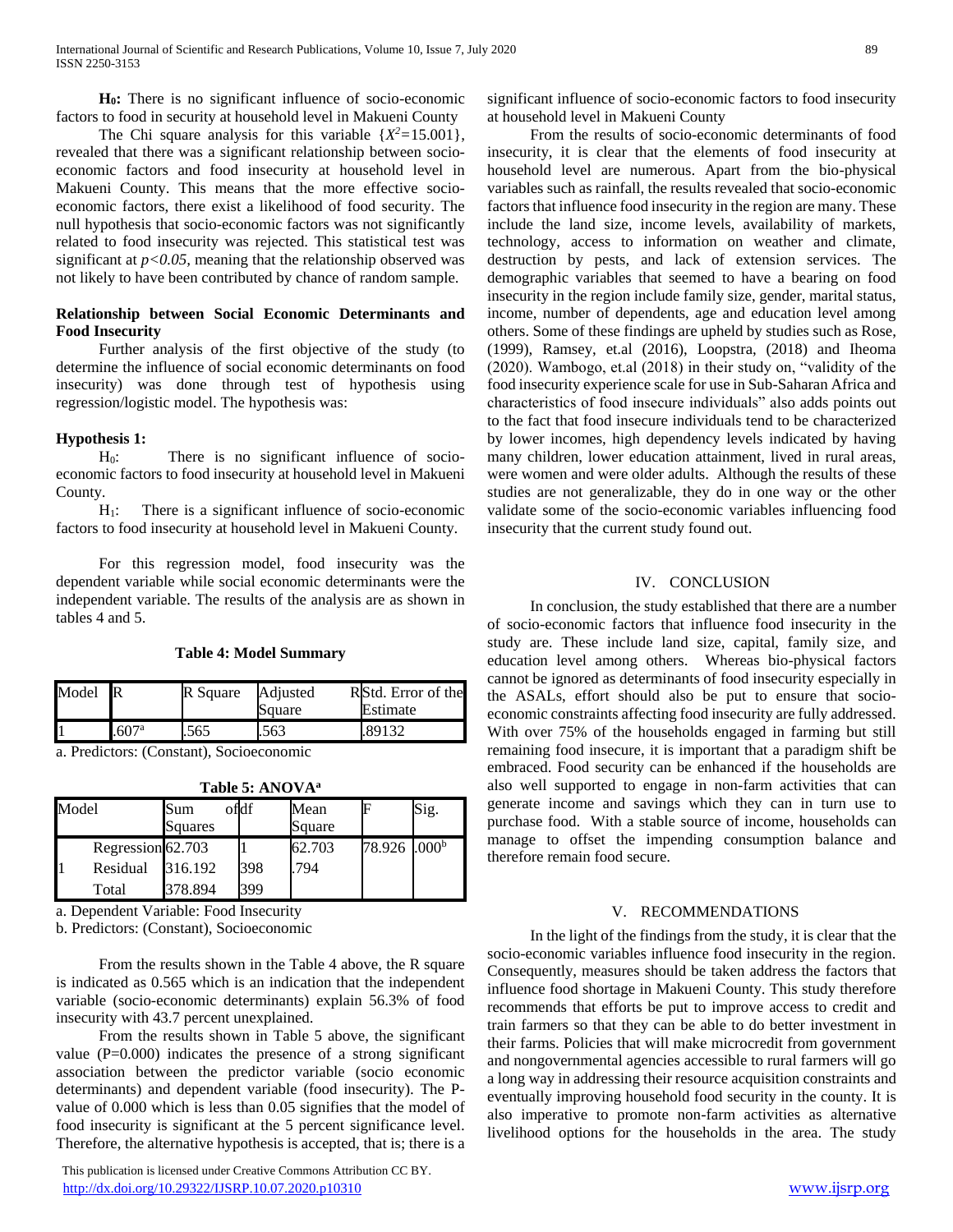recommends that Makueni County should endeavour to take into cognizance and put in place enhanced fruit factories so as to ensure that there is adequate storage of fruits even after fruit harvesting season. This will ensure that adequate food security is inculcated in the county's inceptions.

 Institutions which foster agricultural research and extension and efficient land use, should also receive priority attention in policy making at both the national and the county governments so that their role of enhancing support to the households can be well integrated and enhanced.

 Finally, the local government should be encouraged to partner with Information Technology experts to come up with techniques such as farmer to farmer Short Text Messages (SMSs), market prices for food crops, weather updates and harvest season. This will enable farmers to acquire up to date information that can enhance their food production, harvest and sale of their produce without incurring losses.





#### ACKNOWLEDMENT

 I wish to first and foremost express my gratitude to the almighty God for giving me the grace and strength to write this research paper. Further, my sincere gratitude goes to Prof. Leonard Kisovi and Prof. Joy Obando for their support, patience and technical academic guidance in the writing of this paper. My sincere gratitude also goes to my research collection and data analysis team together with all the households that participated in this research.

 This publication is licensed under Creative Commons Attribution CC BY. <http://dx.doi.org/10.29322/IJSRP.10.07.2020.p10310> [www.ijsrp.org](http://ijsrp.org/)

#### **REFERENCES**

- [1] AU and NEPAD. (2003). Africa Agriculture Development Programme. Lagos: African Union and New Partnership for African Development.
- [2] Dyer G (2006), How Long Can the World Feed Itself? (Online)http://www.energybulletin.net/node/21736,17th October 2008.
- [3] FAO (2019), The state of food security and nutrition in the World: Safeguarding against economic slowdowns and downturns .Rome: FAO.